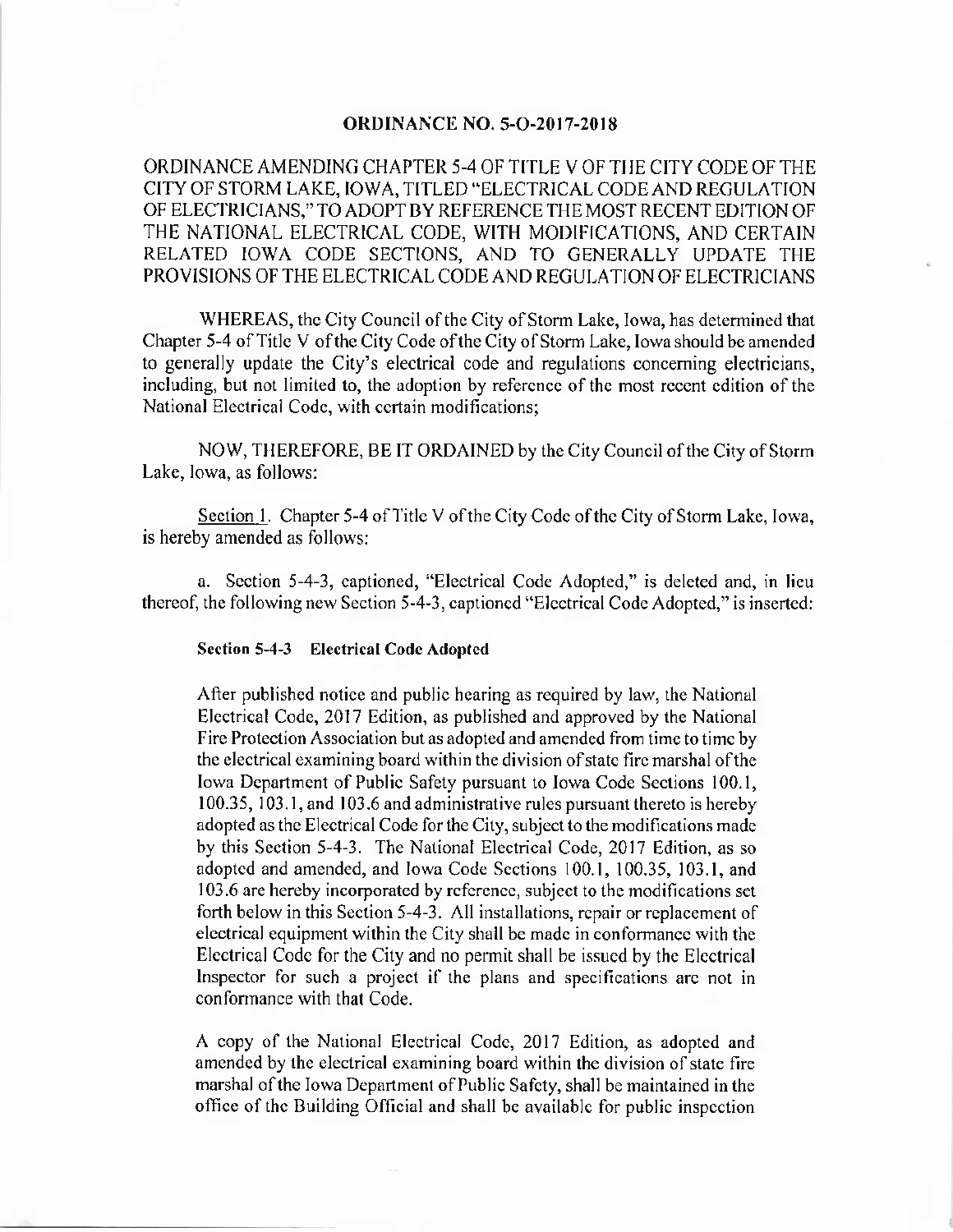during all normal business hours.

Notwithstanding the provisions of the National Electrical Code, 2017 Edition, as adopted and amended by the electrical examining board within the division of state fire marshal of the Iowa Department of Public Safety, the following provisions shall apply:

A) All business buildings ( either erected, altered or converted for such purpose), public buildings, schools, churches, oil stations, warehouses, bulk oil plants, institutional buildings, apartment houses and all buildings except dwelling houses of not more than two (2) families, shall be wired throughout with rigid conduit, armored cable, flexible steel conduit, metal raceway, electrical metallic tubing, metal clad cable, or electrical non-metallic tubing in accordance with NEW requirements, provided, however, that armored cable or flexible steel conduit may be used only where it is impractical to use rigid conduit or electrical metallic tubing, and further provided that in remodeling work in the buildings above mentioned, metal surface raceway may be used in remodeling, where, in the opinion of the Electrical Inspector, it is impractical to install rigid conduit or electrical metallic tubing. However, in all structures having four (4) or more dwelling units, a feeder must be installed to each dwelling unit branch circuit panel and run in conduit or electric metallic tubing. Each individual dwelling unit may be wired in metallic armored cable (BX) or non-metallic sheath cable (Romex).

B) Basements of all dwelling houses shall be wired in rigid conduit or electric metallic tubing with the same provision for the use of armored cable or flexible steel conduit as provided in the preceding paragraph, provided that where the entrance switch or panel is on a floor other than the basement, the conduit must be continuous from such switch or panel and connect to the basement conduit. The balance of buildings used as dwelling houses for not more than two (2) families and private garages may be wired with nonmetallic sheathed cable.

C) All sign boards or poster boards shall be wired in rigid conduit, electric metallic tubing, or electrical non-metallic tubing.

b. Section 5-4-6, captioned, "Permits," is deleted and, in lieu thereof, the following new Section 5-4-6, captioned "Permits," is inserted:

# Section 5-4-6 Permits

No electrical equipment shall be installed within or on any building, structure or premises, publicly or privately owned, nor any alterations or additions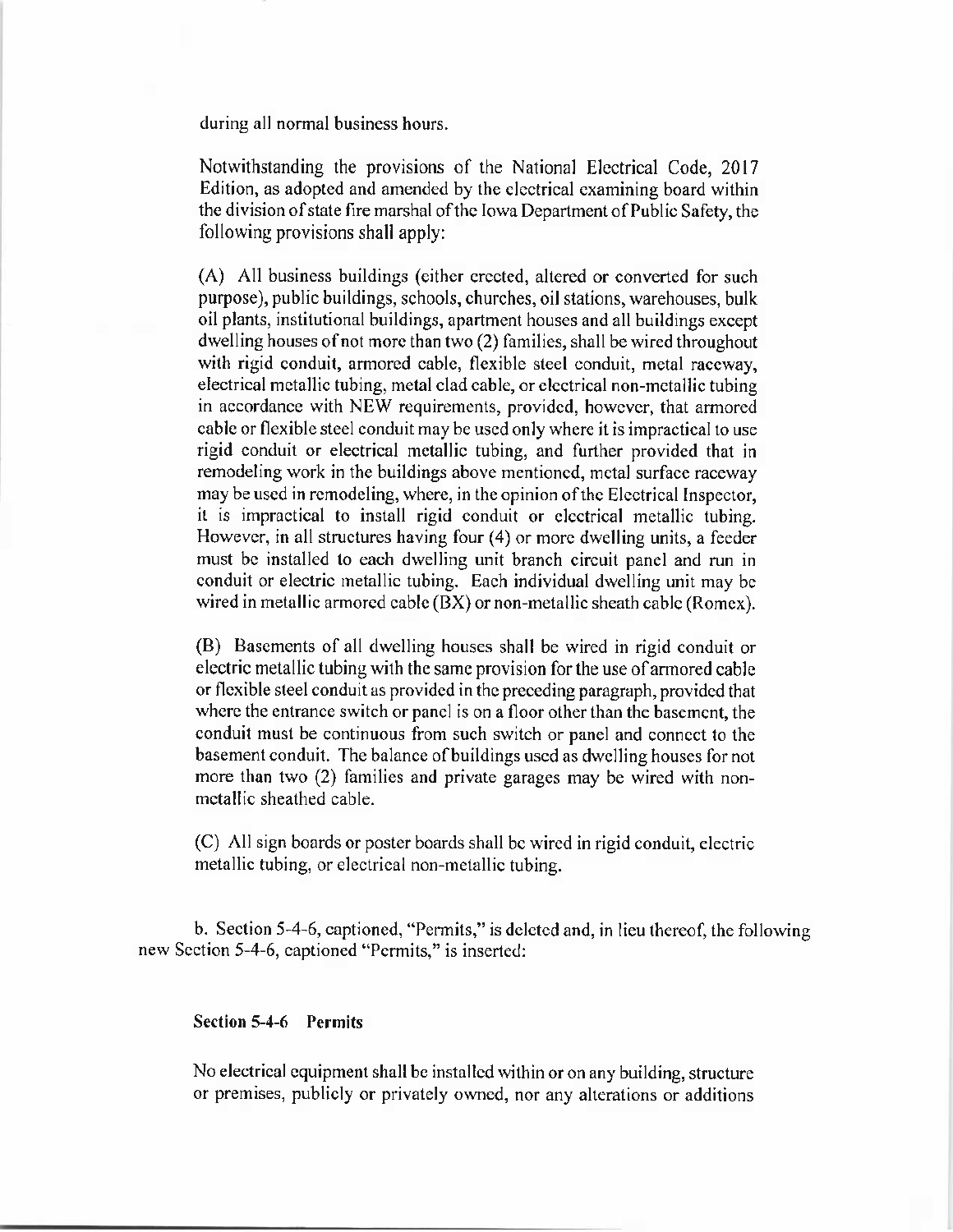made in existing equipment, without first securing a permit therefor from the Electrical Inspector except that a permit shall not be required to construct, maintain or install any of the following classes of electrical work:

A) Routine maintenance as defined in Iowa Code Section 103. 1( 16).

B) The installation, alteration or repair of electrical equipment installed by or for any electrical supply agency, for the use of such agency, in the generation, transmission, distribution or metering of electricity.

C) Any work involved in the manufacturing, testing, servicing, altering or repairing of electrical equipment or apparatus, except that this exemption shall not include any permanent wiring.

D) Inspections and an electrical permit are not required if all of the following conditions apply:

1. The installation is performed by a licensed Electrical Contractor, Residential Electrical Contractor or their employees.

2. The installation does not in any way involve work within a new or existing switchboard or panelboard.

3. The installation does not exceed 30 amps.

4. The installation does not exceed 277 volts, single phase.

c. Section 5-4-8, captioned, "Applicant Required To Be Licensed, Exception," is deleted and, in lieu thereof, the following new Section 5-4-8, captioned "Applicant Required To Be Licensed, Exception," is inserted:

### Section 5-4-8 Applicant Required To Be Licensed, Exception

No permits for the installation or alteration of any electrical equipment shall be issued to any person, unless the applicant therefor is the owner ofa license entitling such applicant to secure permits for and to execute the work described in the application for the permit, except that a homeowner shall be entitled to a permit for an existing residence in which he/she resides, in accordance with State licensing requirements. New homes must be wired by a Master Electrician, licensed by the State of Iowa.

d. Section 5-4-10, captioned, "Inspection," is deleted and, in lieu thereof, the following new Section 5-4-10, captioned "Inspection," is inserted:

# Section 5-4-10 Inspection